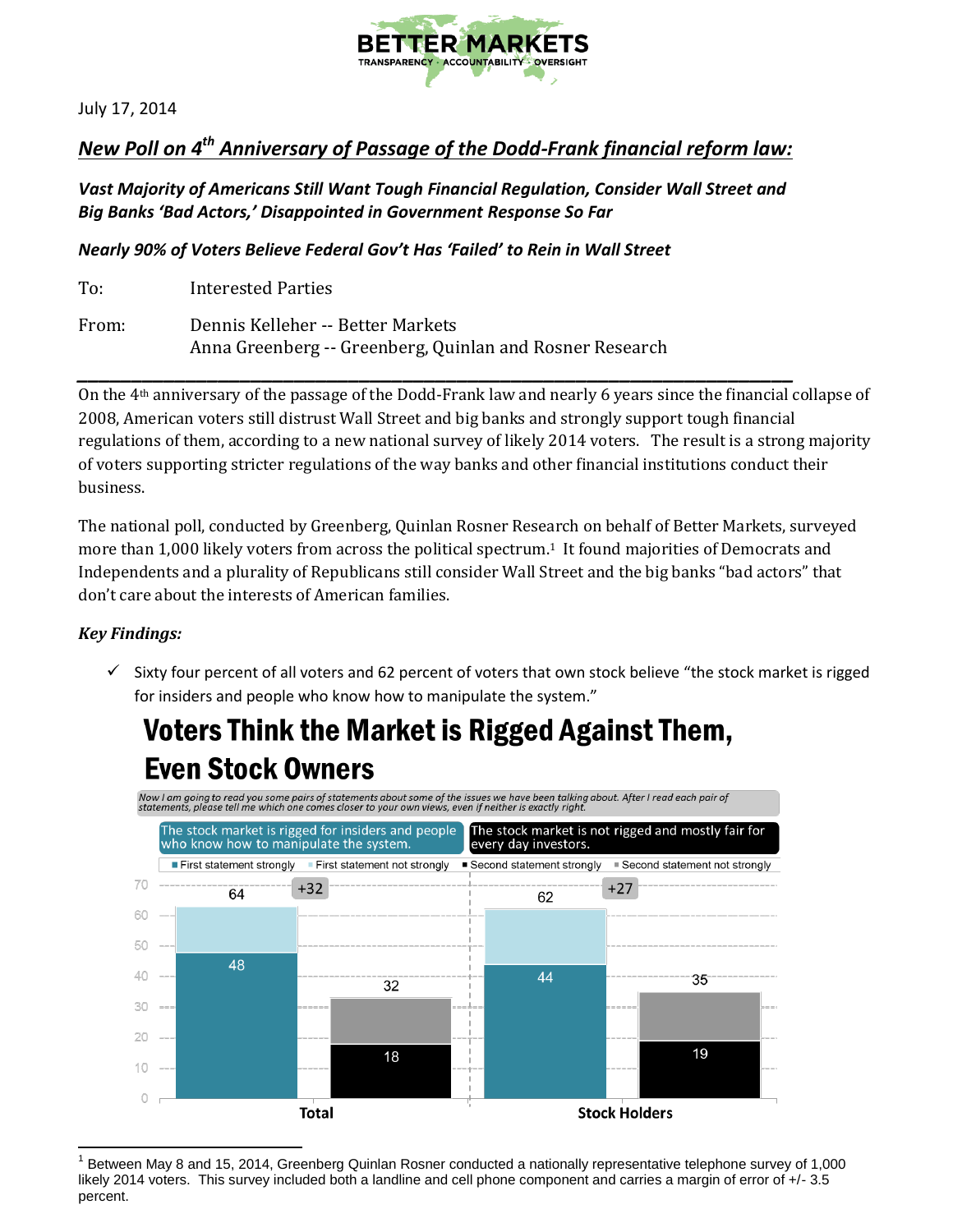$\checkmark$  Another 55 percent majority believes "Wall Street and big banks hurt everyday Americans by pouring money into 'get-rich-quick' schemes rather than real businesses and investments." This view is shared by strong majorities of Democrats and independents and more than four in ten Republican voters.

## **Most Voters Believe Wall Street and Big Banks Hurt Average Americans, Republicans are Split**



 $\checkmark$  A majority of voters (51 percent) have an unfavorable opinion of big banks, while 50 percent have an unfavorable opinion of corporate CEOs and 45 percent of voters hold a negative view of Wall Street.

# **Voters Hostile to Financial Actors**

Now, I'd like to rate your feelings toward some people and organizations, with "100" meaning a VERY FAVORABLE feeling; "0" meaning a VERY UNFAVORABLE feeling; and "50" meaning not particularly favorable or unfavorable.

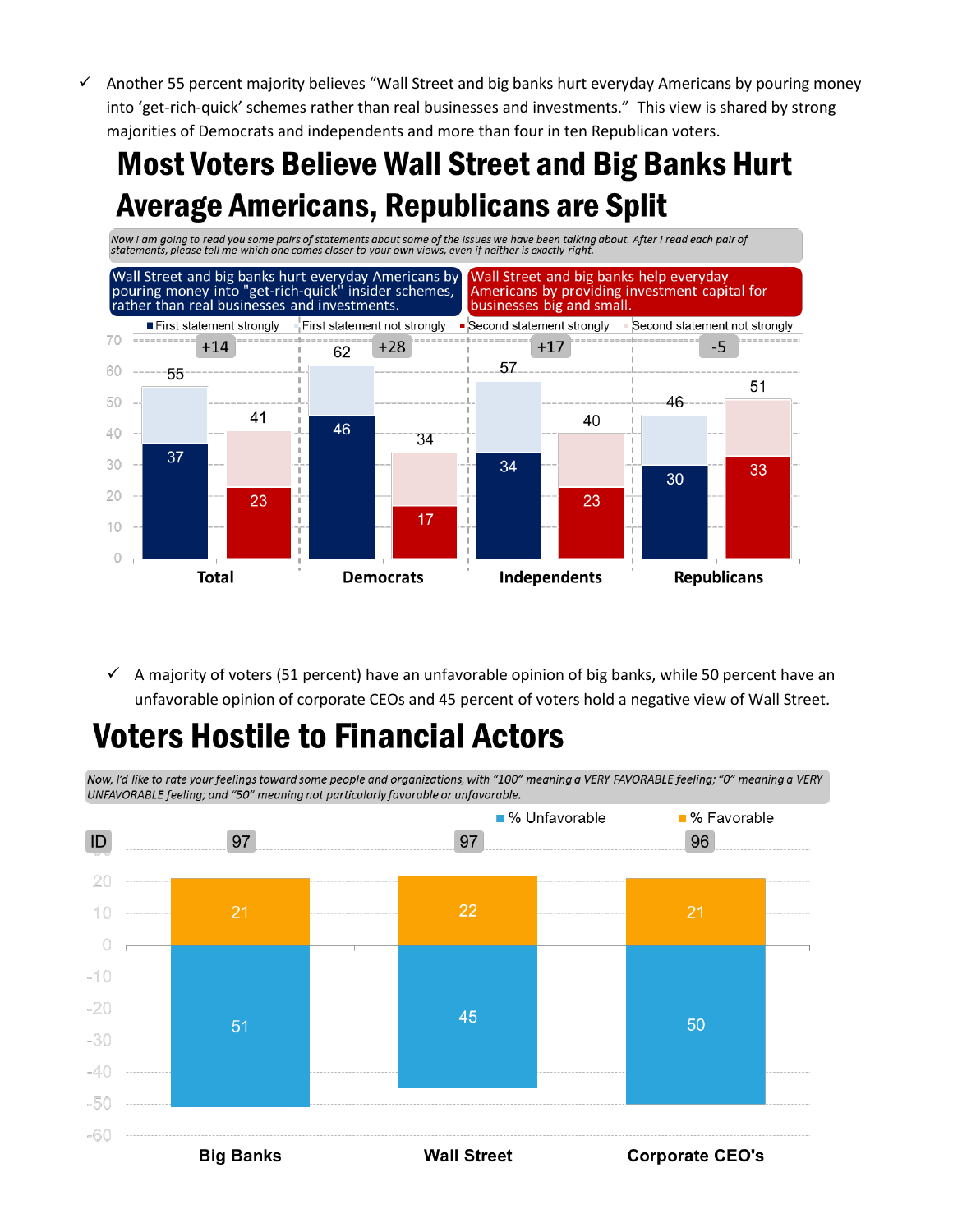- $\checkmark$  Sixty percent of voters favor "stricter regulation on the way banks and other financial institutions conduct their business," with only 28 percent opposed.
	- $\circ$  Stricter regulation of Wall Street and the big banks find large and wide bipartisan support, including 74 percent of Democrats, 56 percent of Independents and a comfortable plurality of Republicans at 46 percent.

# **Support for Stricter Federal Regulations Crosses Party Lines**



 $\checkmark$  The poll found that nearly 90 percent of voters are dissatisfied with the federal government's actions regulating Wall Street so far.

# **Voters Dissatisfied About Government's Efforts to Regulate Markets So Far**

When it comes to regulating big banks and Wall Street, do you believe our federal government does an excellent job, a good job, an only fair job, or a poor job?